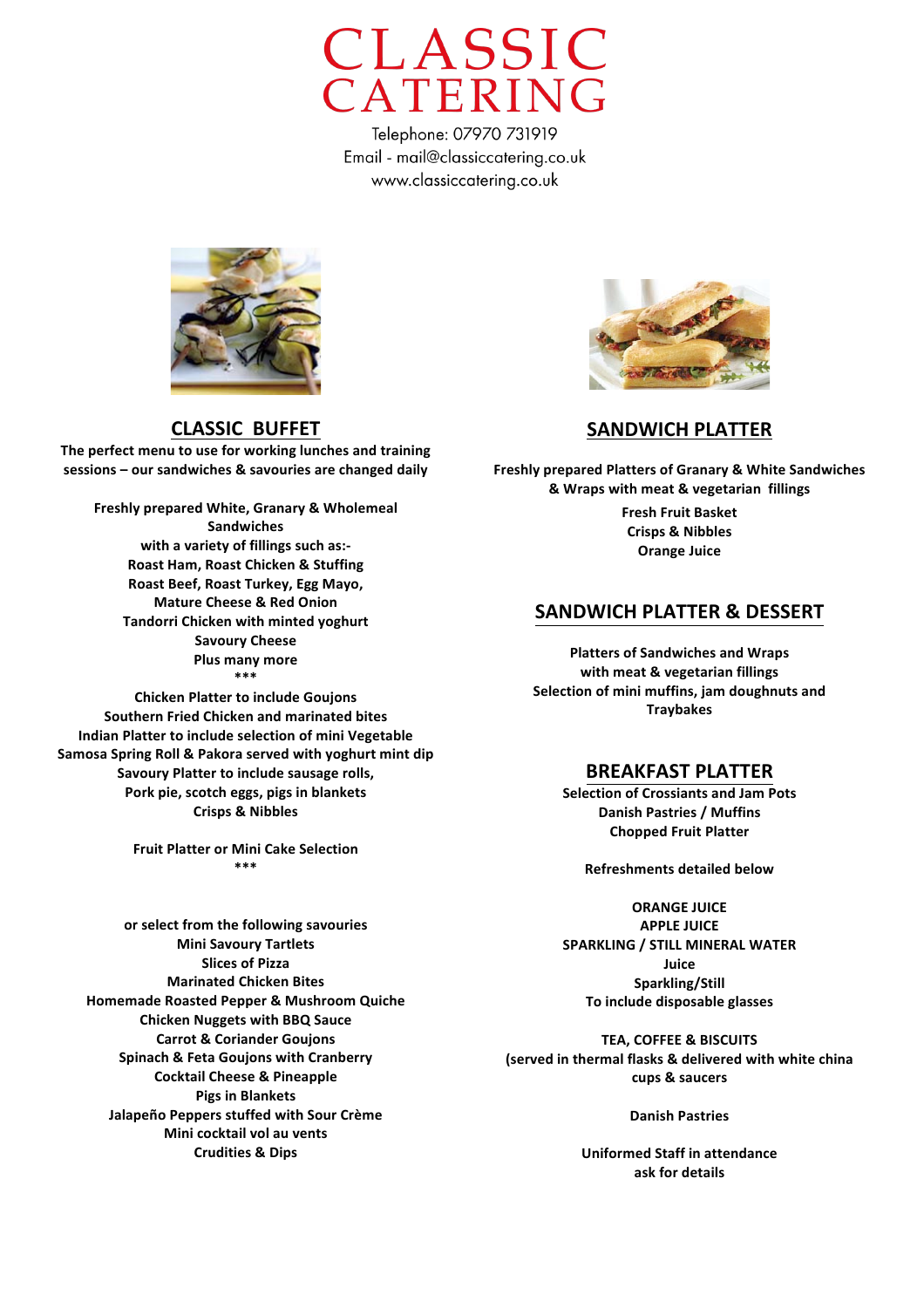

#### **SANDWICH PLATTER**

**Freshly prepared Platters of Granary & White Sandwiches & Wraps** with meat & vegetarian fillings **\*\*\* Fresh Fruit Basket \*\*\*\* Crisps&&&Nibbles \*\*\* Orange Juice** 

## **LITE BITES (C)**

**Crusty French Baguettes** with delicious fillings **Homebaked Sausage Rolls Savoury Cheese Tartlets Oven roasted Chicken Drumsticks Kettle Crisps Chocolate Brownies** 

#### **LITE BITES (A)**

**Freshly prepared Platters of Granary & White Sandwiches & Wraps (m & v fillings) Marinated Chicken Skewers Humous & Vegetable Crudities Filo Prawns and Chilli Dip Honey Glazed Sausages Fresh Fruit Platter** 

#### **LITE BITES (D)**

**Platter of Tortilla Wraps (m & v fillings) Chargrilled&Cajun&Chicken&Fillets Oven baked mini samosa & onion bhaji with yoghurt mint dip Greek&Salad Crunchy Coleslaw Caribbean Rice Chopped Fruit Platter** 

### **LITE BITES (B)**

**Freshly prepared Platters of Granary & White Sandwiches & Wraps (m & v fillings) Chicken Goujons with BBQ Dip Mini Bruschettas (v) Platter of Savoury Mini Scotch Eggs &&Farmhouse&Pork&Pie Vegetable Pakora with Yoghurt Mint Dip &&lemon&wedges**

**Mini Chocolate Chip & Blueberry Muffins** 

#### **LITE BITES (E)**

**Platter of Granary & Multi Seeded Rolls** with meat & vegetarian fillings **Slices of Mozzarella & Tomato Pizza Hot n' Spicy Chicken Dippers & BBQ Wings Platter of Carrot & Coriander & Spinach & Feta Goujons Cheese & Fresh Pineapple Chunks Carrot Cake & Flapjacks**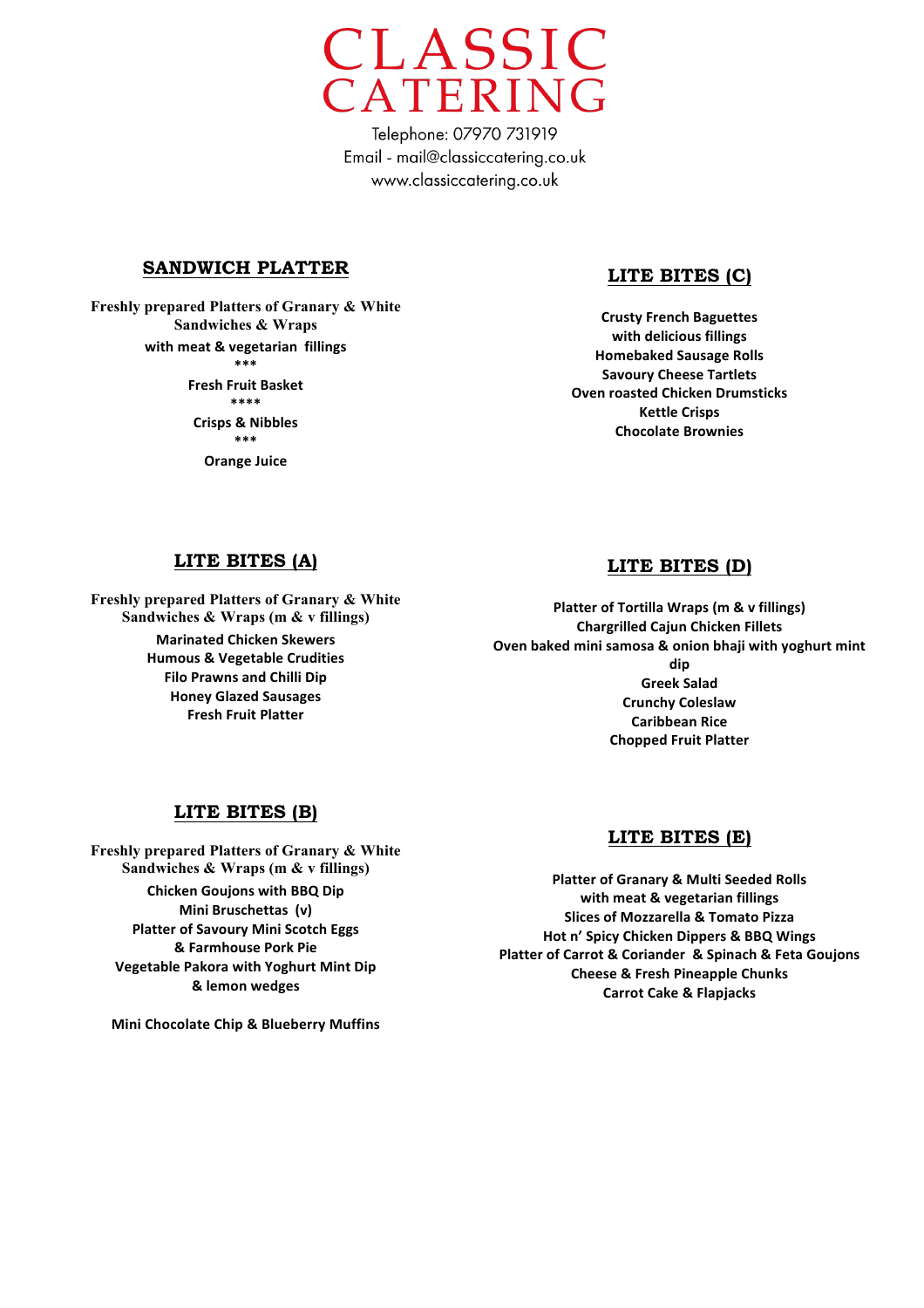

## **CLASSIC EXECUTIVE MENU**

## Perfect for closing the deal & entertaining clients from all over the world

**Platter of Italian cured meats Chargrilled&Chicken&fillets&served&on&a&bed&of&Carbonara&** Pasta & Parmesan shavings **Roasted Salmon Nicoise Salad Buffalo Mozzarella & Beef tomato with** Cracked black pepper, olive oil & basil **Mediterranean&Vegetables Roasted&New&Potatoes Basket of assorted rolls & butter curls &&to&finish** An impressive assortment of aged & imported cheeses served with seedless grapes & celery with a selection of crackers & focaccia breads

**Vegetarian or Halal options available if required** 

## **HOT FORK BUFFET**

#### **MINIMUM ORDER 6 PEOPLE**

Please select 2 main course and 1 dessert option **Mini Assorted Bread Rolls, Potatoes or Basmati Rice and** Seasonal Vegetables are included with the hot fork buffet

## **MAIN&COURSES**

(Please select 2 dishes)

**Beef Lasagne topped with Parmesan** Supreme of Chicken in a wild mushroom sauce **Roast&salmon&with&Basil&flavoured&cherry&tomatoes Chicken&Saltimbocca**

> **Warm Goats Cheese Tart v Vegetable Lasagne au gratin (v)**

**Roasted&Chicken&&&Ham&savoury&Pie&topped&with Butter Puff Pastry** 

**Steak & Mushroom Pie with Puff Pastry Smoked&Ham&&&Mushroom&Carbonara**

## **DESSERT&OPTIONS**

#### **(Please select 1 dish)**

**Traditional Lemon Tart Chocolate Profiteroles Homemade Apple Crumble with custard** Luxury Bread & Butter Pudding with custard **Chocolate Fudge Cake with Cream Homemade Cheesecake Fresh Fruit Salad with Cream** 

## **CLASSIC CLIENT MENU**

**Very popular with our customers to impress** clients - our sandwiches & savouries are changed daily

Tempura Prawns, Marinated Salmon & Oriental Dim sum served with lemon wedges & sweet chilli sauce

Selection of chargrilled Cajun, Tandorri & Lime & **Coriander&Chicken&Breast&Skewers**

**Roasted&Vegetable&Savoury&Tartlets**

Indian Platter to include mini vegetable samosa & mini vegetable pakora with yoghurt mint dip

Assortment of freshly prepared sandwiches & cocktail **bridge rolls filled with delicious fillings** 

Platter of homemade cakes to include Lemon Drizzle, **Chocolate Sponge, Cherry Slice, Carrot Cake and many more or Seasonal Chopped Fruit Platter** 

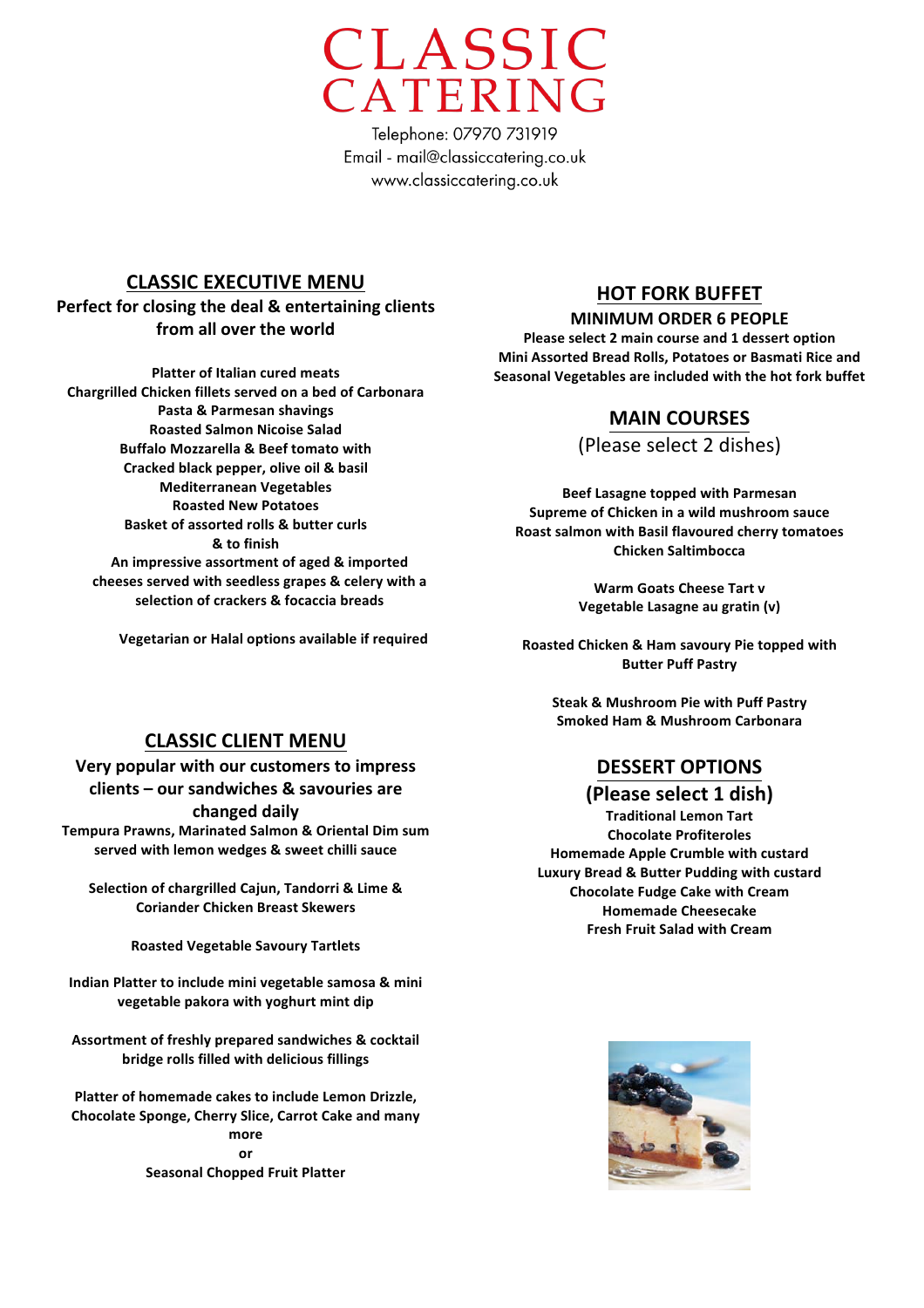

## **CANAPE RECEPTION**

A unique, colourful and delicious selection of 'hot' and 'cold' canapés served to your guests. This buffet is perfect for any special celebratory **occasion**

## **COCKTAIL&CANAPES**

King Prawns in Tempura Batter with a Soy, **Ginger & Lime Dip Roast Beef with horseradish on miniature yorkie puds Tuna, Mango & Red Pepper Rosti Cheeseburger Crostini Lime & Coriander Chicken Kebabs Devils on Horseback Sesame Prawn Toasts** 



**(&to&include&china,&cutlery,&tablelinen&&& uniformed&Staff)&**

**Tea and Coffee Litre of Orange Juice Still & Sparkling Mineral Water** 

**Champagnes, Wines and Non-Alcoholic Drinks** available together with all glassware - just ask for more details.



**Bacon, Mushroom & Chive Tartlets Feta & Roasted Pepper Tartlets (v) Three Cheese & Red Onion Tartlets Miniature Samosa and pakora Tandorri Chicken Bites** Spinach & Feta Goujons (v) **Mini&Pizza**

**& to finish**

**Selection of Mini Fruit Tartlets Tropical Fruit Platter** 

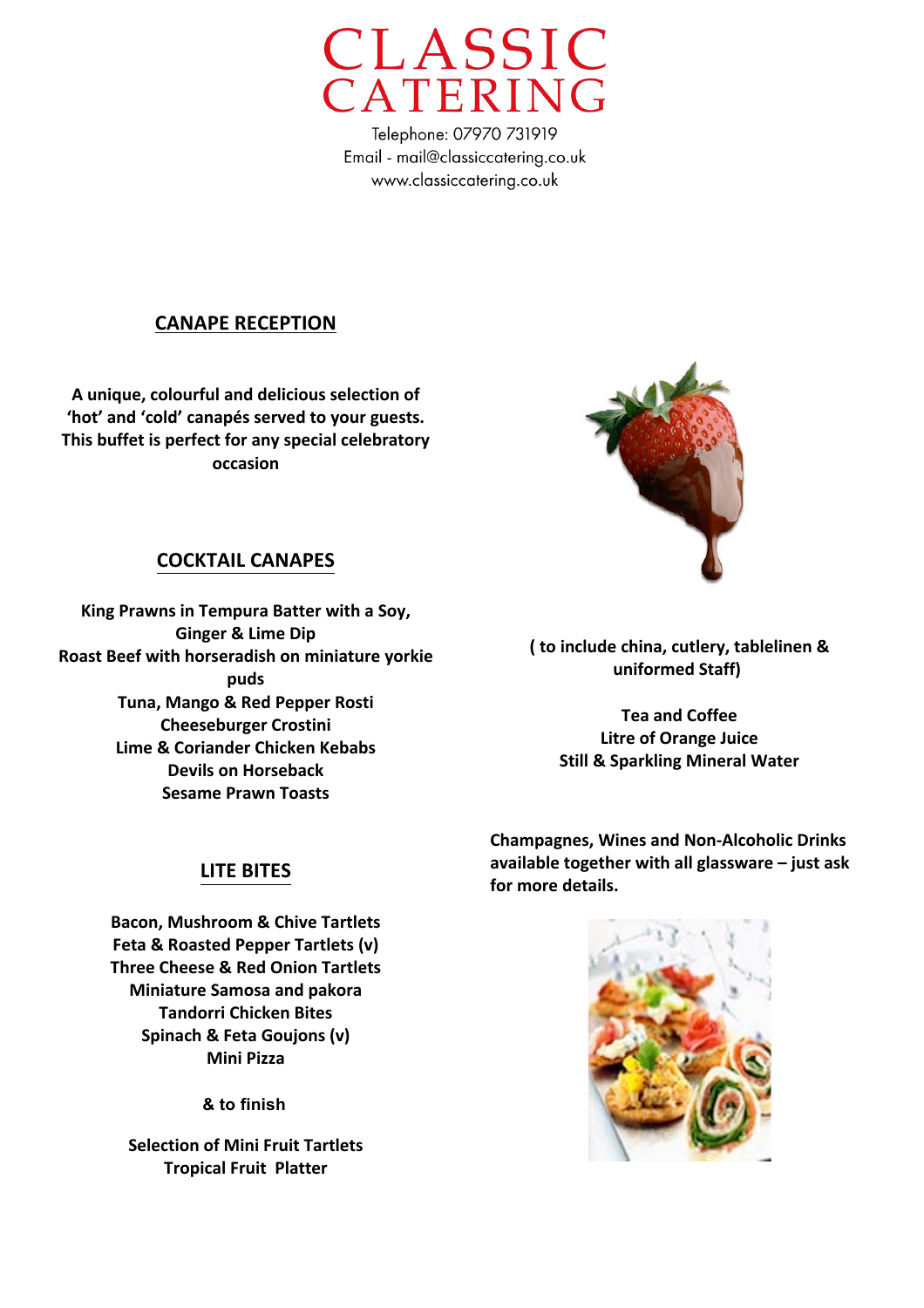

## **FORK BUFFET (1)**

**Fillets of chicken breast marinated in lemon peppered&spices Bacon&&&Caramelised&Onion&Tart Smoked Salmon & Prawn Mousse Roulade Olive & Sundried Tomato Breads with butter curls Balsamic & Mustard dressed salad Potato, Onion & Chive Salad Caribbean Rice Strawberry & Champagne Roulade Served with fresh cream & strawberries** 

# FORK BUFFET (2)

**Dressed Poached Salmon served with greenland prawns&&&lemon&wedges& Homemade Coronation Chicken Platter Caesar Salad with Chicken & Bacon Mozzarella & Tomato Salad with cracked black** pepper & Olive oil **Mixed Leaf Salad with Tomato, Cucumber, Red Onion with French Dressing Selection of Breads & Butter Curls English & Continental Cheeses & Grapes** 

# FORK BUFFET (3) - vegetarian

**Mediterranean Sundried Tomato Tart Aubergine & Chickpea Terraine Jalepeno Peppers stuffed with** soured cream & chives **Served with a selection of breads to include Wholemeal, Onion, Sundried & Petit Pains with butter curls Mixed Leaf Salad New Potato Salad with onions & chives Homemade Crunchy Coleslaw Salad** 

**Passion Cake served with double cream or Fresh Fruit Platter** 

# **FORK BUFFET (4)**

**Marinated Breast of Chicken Skewers with Mango chutney Homemade Spinach & Ricotta Tart Smoked&Mackerel,&Watercress&&&Horseradish& Salad Crunchy Coleslaw Salad Mediterranean Rice Salad Mixed Leaf Salad with Vinaigrette Dressing Sundried Tomato Breads with Butter Curls Fruits of the Forest Cheesecake**